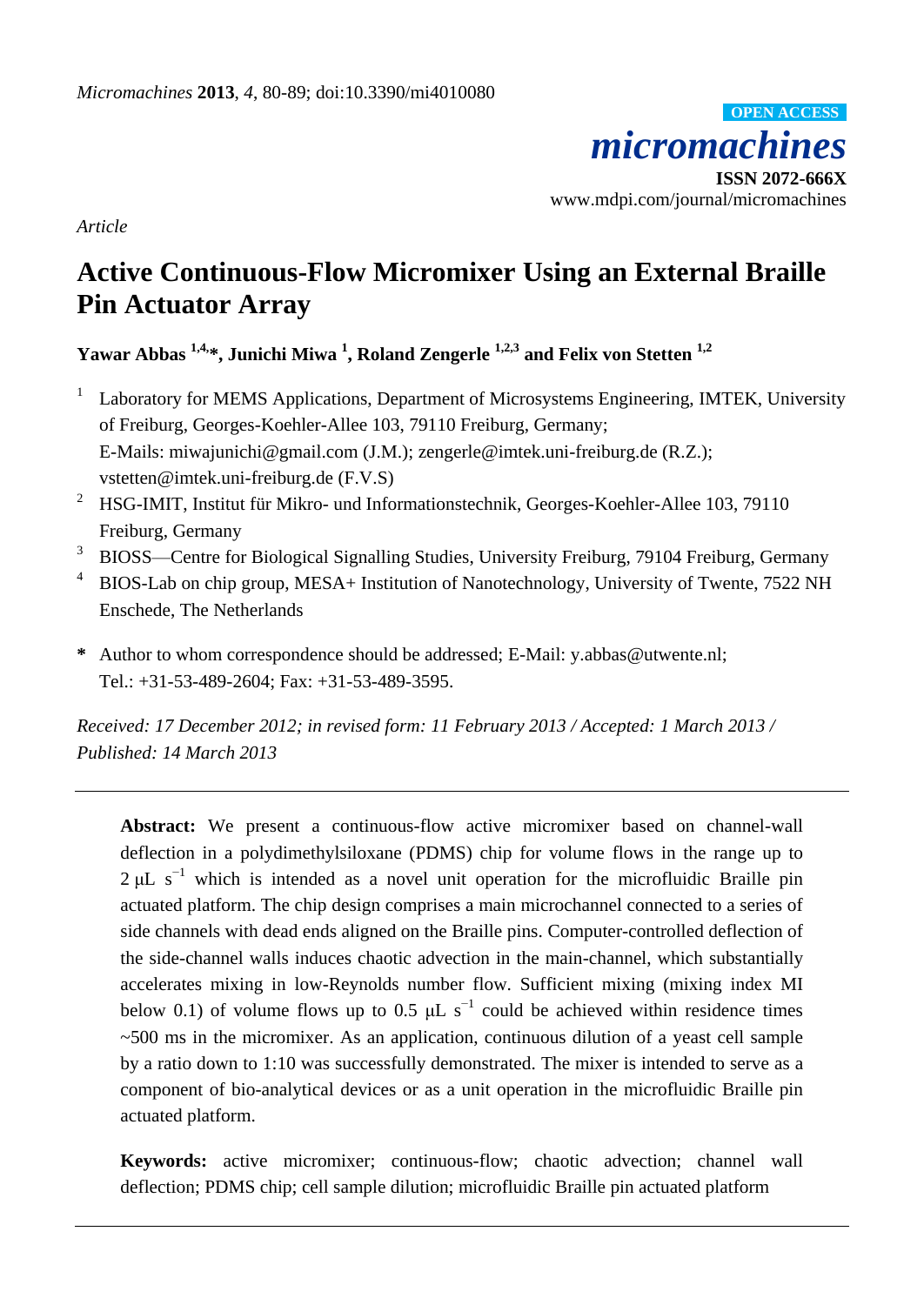# **1. Introduction**

Mixing of fluids in microchannels is challenging due to the stable laminar flow. The speed of mixing is limited by molecular diffusion, and is inversely proportional to the size of the fluid molecule or particle to be mixed [1]. Typically, for relatively large biomolecules or even cells, mixing can amount to hours in microchannels. An efficient method for mixing enhancement in microchannels is needed for bio-analytical applications such as cell counting, enzyme assays, screening assays, cell lysis, protein folding, and many others [2].

In recent years, several active and passive mixers have been designed, based on the idea of reducing characteristic diffusion length in microchannels [3]. One profound phenomena for efficient microscale mixing is chaotic advection [4], which involves local stretching and folding of the fluid streams and results in significant reduction in effective diffusion length. The key to effective mixing lies in the generation of strong stretching and folding [5]. Chaotic advection is induced in passive mixers through channel geometries [6–9], whereas in active mixers, stretching and folding is introduced with the aid of external perturbation sources [10–12]. Active micromixers generally provide enhanced control over the process for a broader range of flow conditions [11,12]. Several active mixers based on chaotic advection have been reported where efficient mixing was observed in sub-seconds [4,5,11]. Most of the previously reported active mixers have been fixed-volume mixers. Mixing in continuous-flow condition is challenging due to the lower speed of mixing compared to the typically short residence time of the particles in the mixer. Tabeling *et al.* [4] reported a cross-channel micromixer which exploits chaotic motion of fluid particles in the main channel due to pressure perturbation at side channels. Such structures with robust and compact pressure-perturbation sources can be used for rapid mixing in microscale for continuous flow condition.

In this work we present a continuous-flow active micromixer that creates chaotic advection in crosschannel structures with the aid of mechanical actuation of polydimethylsiloxane (PDMS) membranes. The mixer is a novel unit operation for the Braille pin controlled microfluidic platform first described by Gu *et al.* [13] and Erickson [14].

# **2. Material and Method**

## *2.1. Principle of Braille Pin Controlled Continuous Micromixer*

The novel continuous-flow active micromixer creates chaotic advection in cross-channel structures with the aid of mechanical actuation of PDMS membranes. The main microchannel is connected to a series of side channels (cross-channel structures) with dead ends that are aligned on Braille display pins. The side channel walls deform as the Braille pins underneath deflect, creating transverse flow at the mixing fluid interface in the main channel. By operating the Braille pins in a periodic sequence, the fluid undergoes local stretching and folding, which leads to rapid fluid mixing. Figure 1 depicts the principle of chaotic advection in the main channel due to pressure perturbation in the side channels.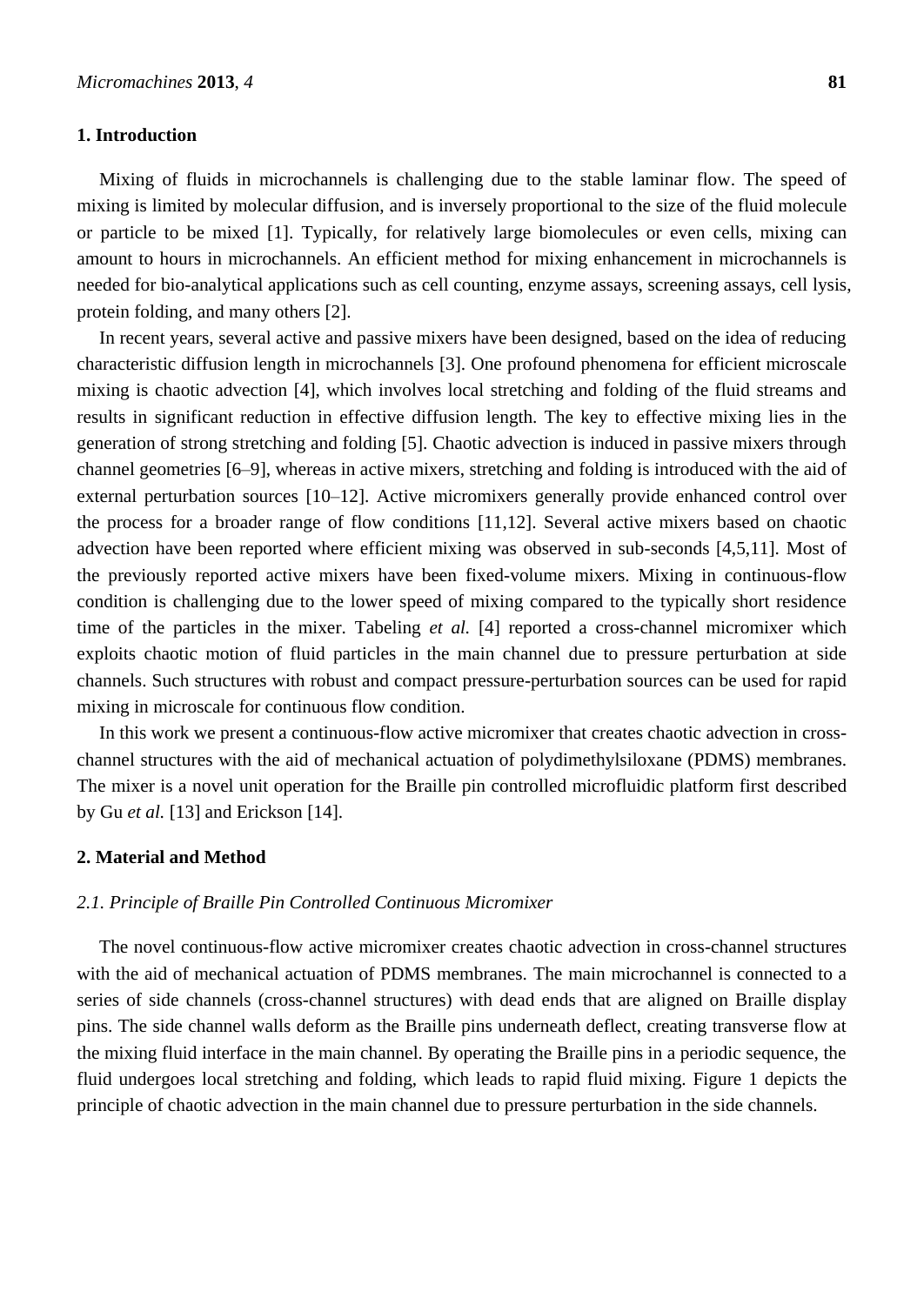**Figure 1.** Schematic of a cross-channel mixer and principle of pressure perturbation. (**a**) At no actuation, flow in main channel is laminar. (**b**) After Braille pin actuation stretching and folding of fluid interface occurs in main channel.



#### *2.2. Chip Fabrication*

The microfluidic chip is composed of polydimethylsiloxane (PDMS) fabricated using standard soft lithography procedures [15]. Figure 2a shows the schematic of the chip fabrication process. The master mould structure was fabricated on a 4-inch silicon wafer patterning multi-layered photoresist (AZ9260, Microchemicals GmbH). The patterned 100-µm thick structures were reflowed at 120  $\degree$ C for 2 h to obtain round channel cross sections. The PDMS channel structures were made by pouring Sylgard 184 (Dow Corning Corp., mixture ratio of curing agent to pre-polymer 1:10) onto the mould and baking in an oven at 70 °C for 2 h. A 100-µm thick PDMS membrane was spun on another silicon wafer and cured in the same oven to form the deformable membrane. The two PDMS layers were permanently bonded after surface activation in oxygen plasma. Figure 2b shows the PDMS chip after fabrication. The microfluidic channel depth and width are 100 μm and 200 μm, respectively, and the dead-end chamber (round area) for Braille-pin actuation has a diameter of 1.5 mm. The resulting volume of the mixers fluid channel is 0.15 μL, the dead volume of one side arm is 0.19 μL and the displaced volume upon one braille pin is 0.16 μL.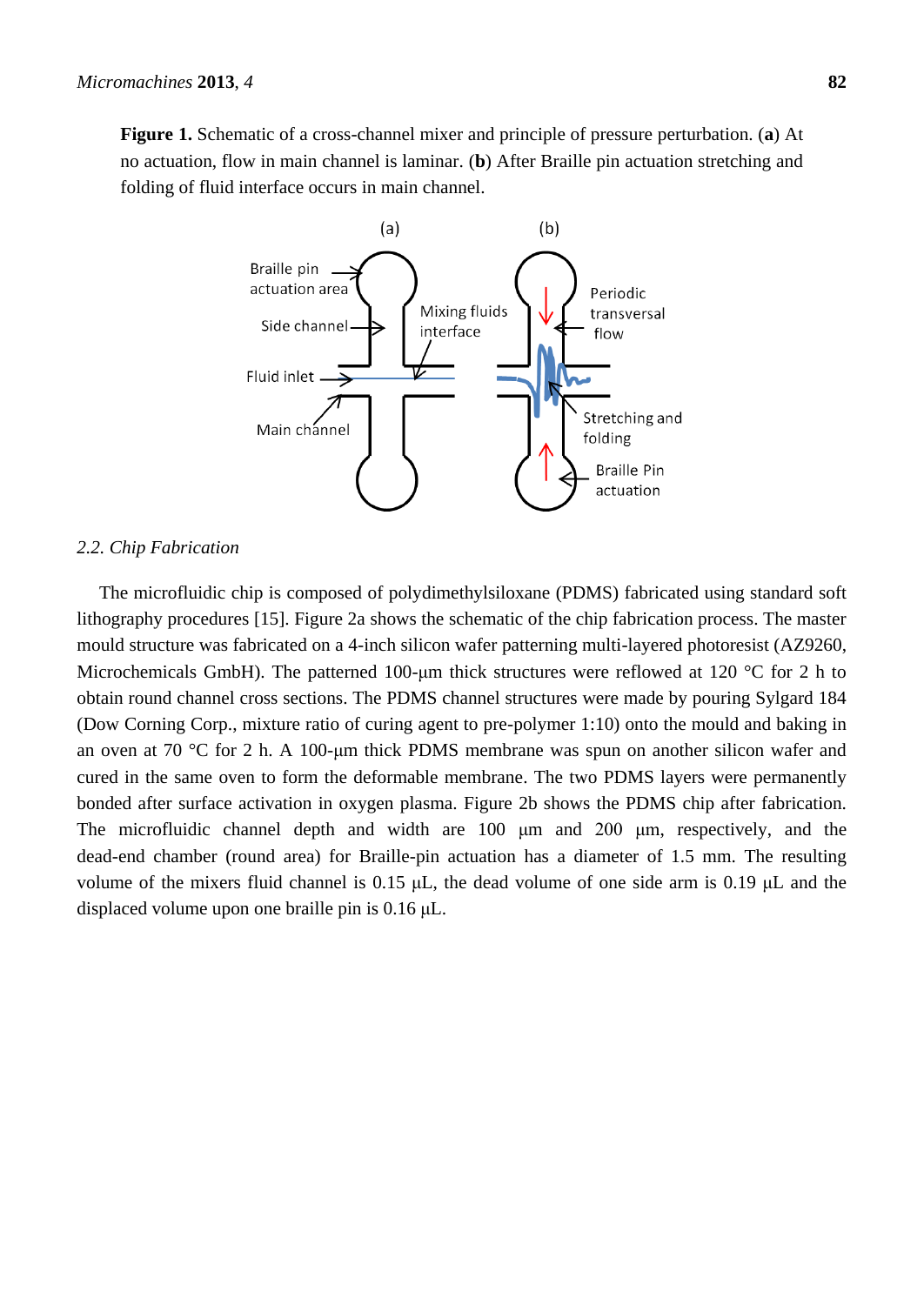**Figure 2.** (**a**) Polydimethylsiloxane (PDMS) chip fabrication steps. (**b**) Snapshot of the microfluidics chip after fabrication, magnified view of one cross-channel structure in the PDMS chip shows the cross-channel with round area at the dead end. Braille pins deflect the membrane at the round areas.



#### *2.3. Braille Pin Actuator*

The feasibility of Braille pin device as a mechanical actuator for fluid metering in bio-analytical applications has been demonstrated by several groups [13,16]. We used a commercial Braille display (KGS Corp., Saitama, Japan) that provides an  $8 \times 8$  array of 1.3 mm diameter pins that are each connected to piezoelectric bimorphs. These pins each deliver a force of 0.1 N for membrane deflection of up to 700 μm. The force corresponds to approximately 280 kPa pressure at the PDMS chambers when the chip is aligned and clamped on the Braille display (Figure 3b). The resonance frequency of each piezoelectric element is 10 Hz. The pin actuation is controlled by a computer interface connected through an electronic interface circuit manufactured by Biofluidix GmbH, Freiburg, Germany [17].

# *2.4. Experimental Setup*

A schematic of the experimental setup is illustrated in Figure 3a. The membrane side of the PDMS chip is placed directly on top of the Braille display pin after careful alignment of the dead-end chambers with the Braille display pins. To pump the fluid through the chip at a precisely predetermined flow rate, a commercial syringe pump (neMESYS, Cetoni GmbH, Korbussen, Germany) was used. A high-speed camera (pco. 1200, PCO AG, Kelheim, Germany) was used to acquire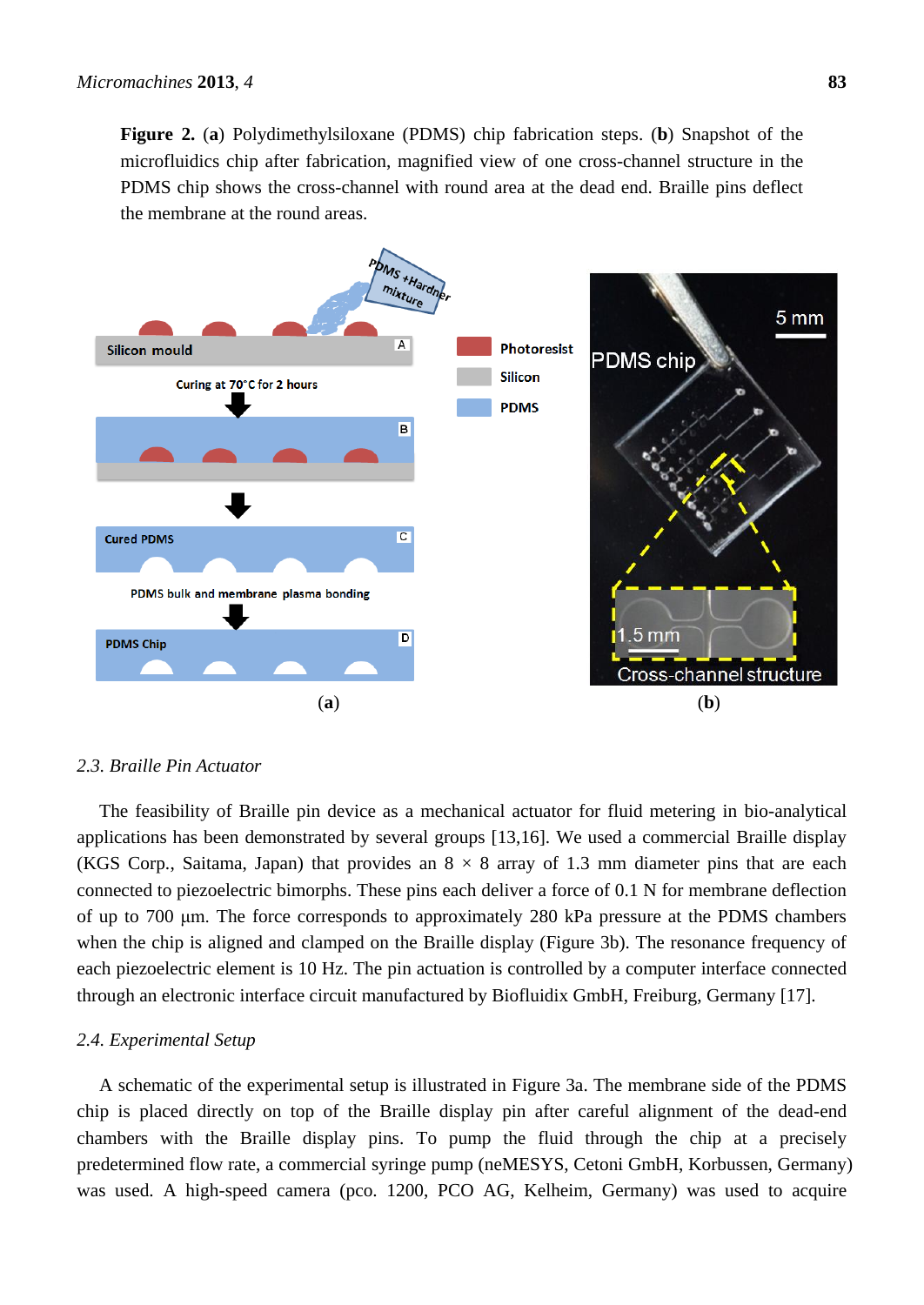instantaneous images of the fluid mixing inside the fluid channels. A  $12 \times$  objective lens (Navitar Inc., New York, NY, USA) was attached to the high-speed camera to magnify the images.

**Figure 3**. (**a**) Schematic of complete experimental setup. (**b**) PDMS chip with integrated cross channel and inlet/outlet tubes on a commercially available Braille pin actuator.



*2.5. Mixing Quantification Technique*

The efficiency of the Braille-actuated micromixer is evaluated by image analysis of instantaneous images of two water streams, one of which is colored with ink. The performance is quantified using a mixing index (MI) defined as the standard deviation of the pixel intensity values of an instantaneous image at time *t* from a certain reference image. In this study, the reference is defined as the image where the fluid is homogenized or completely mixed [11]. The expression for MI is given in Equation (1).

$$
MI = \sqrt{\frac{1}{N} \sum_{n=1}^{N} \left( \frac{I_{(t,n)} - I_{avg}}{I_{avg}} \right)^2}
$$
(1)

where *N* is number of pixels and *I* is the optical intensity. MI values of 1 and 0 indicate perfect laminar distribution and completely mixed state, respectively. Many of the literature consider 0.1 MI as a threshold value to define well mixed states [11,18]. Therefore, mixing time, which is the time it takes for the two fluids to be well mixed in the main channel, is defined as the time when the MI reaches 0.1. In case of this continuous micromixer the mixing time is equivalent to the residence time of the fluid in the micromixer which is related to the volume flow and the active volume of the micromixers fluid channel.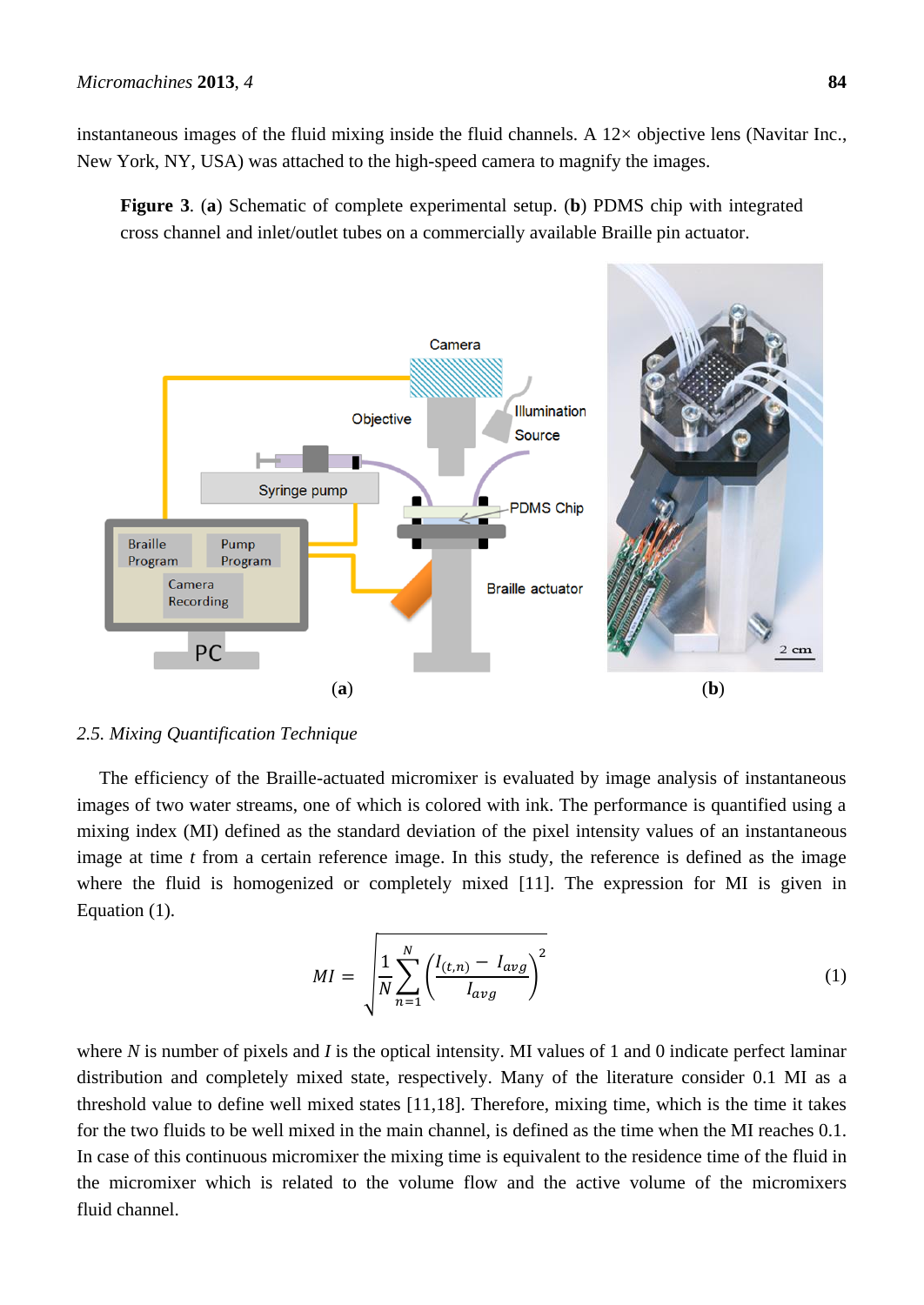# **3. Results and Discussion**

#### *3.1. Qualitative Analysis*

Figure 4 shows the behaviour of the fluid interface at the cross channel, where the stretching and folding of the fluid interface is observed during pin actuation. Here only one cross-channel structure is shown. The pair of braille pins actuates in alternative sequence *i.e.*, upper pin actuates after the actuation of lower pin or vice versa. With no actuation the ink/DI water interface follows laminar flow, Figure 4a. The dark area in the upper side-channel of Figure 4c is caused by the flow of ink during the actuation of lower pin in Figure 4b. Stretching and folding is a key indicator of chaotic advection, and this image sequence clearly shows the capability of the Braille-actuated micromixer to perform rapid fluid mixing. As observed by visual inspection, the deflection of membrane is synchronized with the pin actuation for actuation frequencies up to 10 Hz, therefore no superimposed effect of membrane occurs on the mixing efficiency.

**Figure 4.** Snapshots of the cross-channel structure (top view) during Braille actuation at an interval of 200 ms. (**a**) Before actuation. (**b**) Lower Braille pin is actuated and induces transversal flow causing stretching of the fluid interface. (**c**), (**d**) Upper pin is actuated, causing the folding of the stretched interface. (Total flow rate in channel is 0.4  $\mu$ L s<sup>-1</sup>).



# *3.2. Quantitative Analysis*

For quantitative analysis two cross-channel structures are used during mixing operation. Figure 5a illustrates the effect of pin-actuation frequency on the mixing efficiency. At lower frequencies (<1 Hz) mixing is not efficient due to weak perturbation; in this case the actuation time is longer than the residence time of the fluid element in the mixing structure. With each pin actuation, 0.16 μL of fluid is displaced in the side channel. At 10 Hz the actuated flow rate in the side channel is *ca.* 1.6 μL. At frequencies exceeding the resonance frequency of the Braille actuator (>10 Hz), the mixing efficiency decreases due to lower velocities of the displaced fluids in side channels (lower propulsion of pin into the membrane). Therefore the optimal mixing performance is observed at the resonance frequency  $(-10 \text{ Hz})$  with the current setup.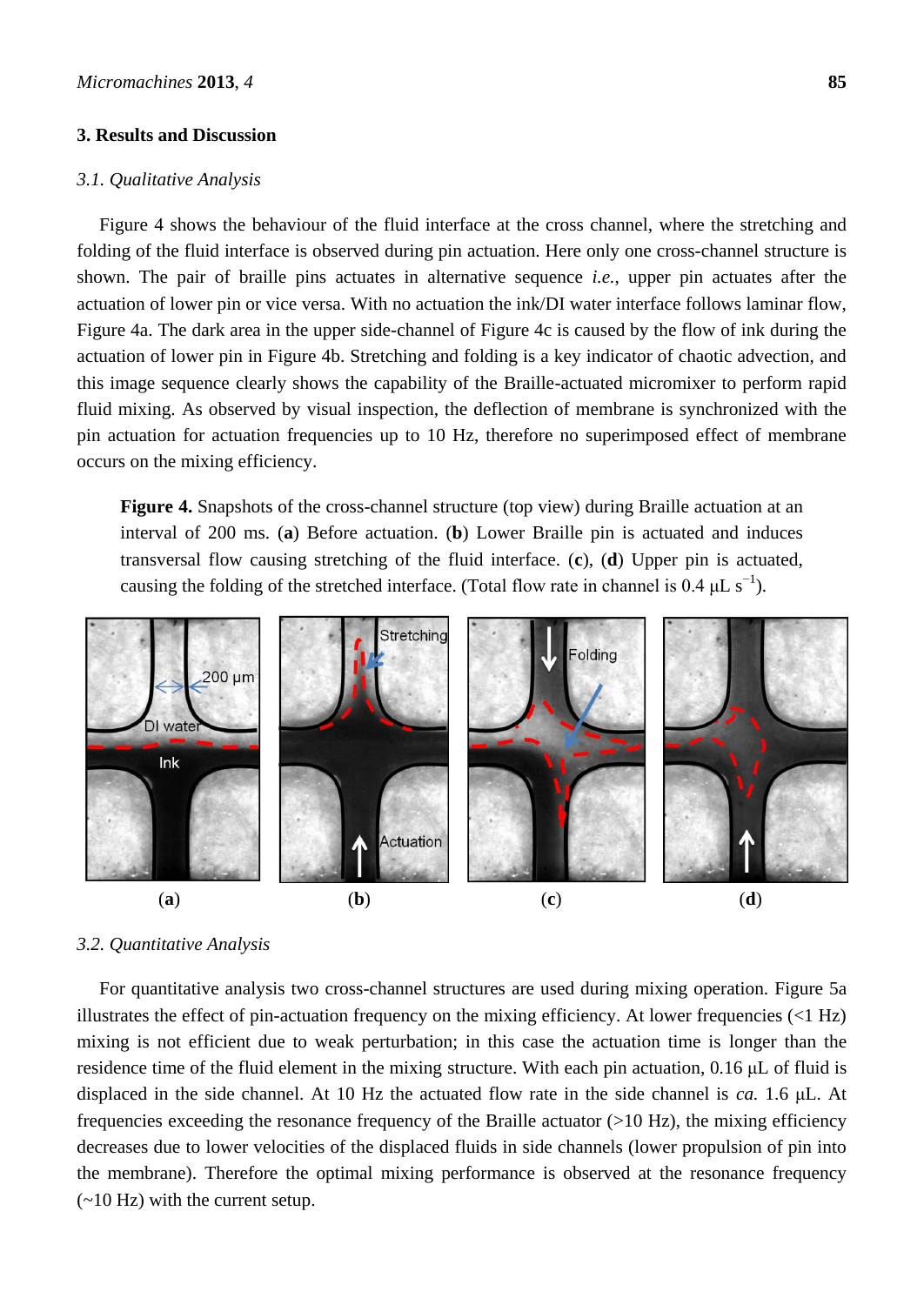Figure 5b depicts the dependency of mixing efficiency on the total flow rate of fluids inside the main channel. The mixing efficiency decreases with increasing flow rates due to the fact that the residence time of the fluid in the channel is shortened and fluid elements undergo less perturbation before they leave the mixing chamber. Although the Reynolds number of the main-channel flow at 2  $\mu$ L s<sup>-1</sup> is relatively high (~20), it is not high enough to enhance mixing by turbulence. Thus for flow rates higher than 0.4  $\mu$ L s<sup>-1</sup>, more than two cross-channels structures are required (*i.e.*, Number of actuating pins  $> 4$ ) for efficient mixing. The ratio of the side-channel flow rate to the main-channel flow rate is also an important parameter to quantify the operational parameter of this mixer. Figure 5d depicts the relation between the side-channel flow rates and the main-channel flow rates for sufficient mixing efficiency ( $MI < 0.1$ ). To achieve sufficient mixing the required side-channel flow rate is almost the square of the main-channel flow rate, as apparent from Figure 5d.

**Figure 5.** Different effects on the MI of the cross-channel mixer. (**a**) Effect of actuation frequency of braille pin actuator. (**b**) Effect of total flow velocity of fluids in main channel. (**c**) Effect of fluid viscosity. (**d**) Relation between the main-channel flow rates and the side-channel flow rates for acquiring mixing index within 0.1.



Figure 5c depicts the effect of fluid viscosity on the MI. Fluids with different viscosities were prepared by diluting glycerol at different percentages in DI water. The MI increases (decreasing mixing efficiency) with the increase in the fluid viscosity, which is natural since viscosity is inversely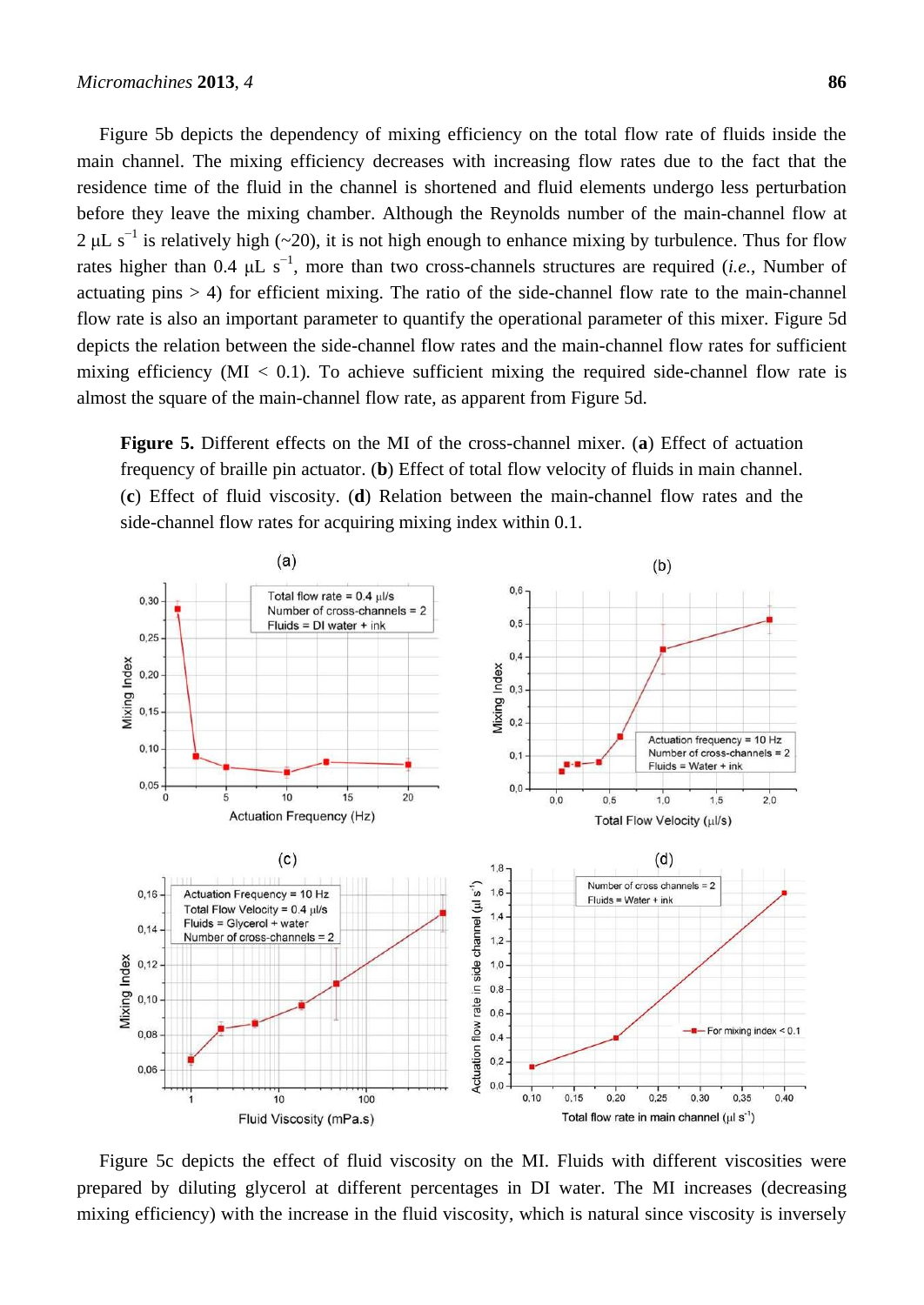proportional to the diffusion constant. Still, for a wide range of viscosities (up to 50 mPa s), the MI is below 0.1 which is the threshold of 'good mixing' commonly used in other studies [11,18].

Transient response of a mixer gives the continuous value of MI during Braille-pin actuation. Such response depicts the mixing speed and steady state MI value of the mixer during actuation. The transient response, of the MI at optimal operating conditions defined through the above-mentioned parameter studies is shown in Figure 6. Here the mixing time is on the order of  $10^2$  ms ( $\sim$ 500 ms), and homogeneous mixing is sustained for as long as the experiment was conducted.

**Figure 6.** The transient response for MI of the cross channel mixer with optimal design and operational parameters. The MI value reaches 0.1 within 1 s. The steady state error is less than 10%.



As an application example, dilution of a cell suspension in continuous flow was investigated. The cell suspension was of wild yeast type (*Saccharomyces cerevisiae*) in YNB medium ( $10^6$  cells mL<sup>-1</sup>). The photographs of cell dilution near the outlet channel are given in Figure 7. The mixer consists of two cross-channels structures and the actuation frequency is 10 Hz. The total flow rate is 0.4  $\mu$ L s<sup>-1</sup>, and the flow rate ratio is 1:10 (cell suspension: DI water). The images are taken at the downstream channel of the mixer approximately at 1-mm after the mixing chamber. Initially at  $t = 0$ , which is the instant of no-actuation condition, no mixing is observed and all cells flow in the lower part of the channel in the image. Due to the high viscosity of yeast cell and the medium, the transient response (mixing time) is relatively higher. After 2 s of actuation the cells are dispersed throughout the width of the channel and diluted. During the mixing operation some yeast cells flow into the side-channels towards pin-actuation area, but no bioaccumulation of the side-channels were observed. Bioaccumulation in side-channels can reduced the mixing efficiency by reducing the actuation pressure. The side-channel flow rate is *ca*. 1.6  $\mu$ L s<sup>-1</sup> (at 10 Hz) which is enough to avoid any bioaccumulation during the mixing operation. After the mixing operation the yeast cells were flushed away with DI water and later immersed in ethanol ultrasonic bath for chip cleaning. The shear stress in the main channel during the induced side-channel flow is roughly calculated to be on the order of  $\sim$ 10<sup>2</sup> Pa. It is known that a shear-stress of this range does not affect the viability of yeast cells [19].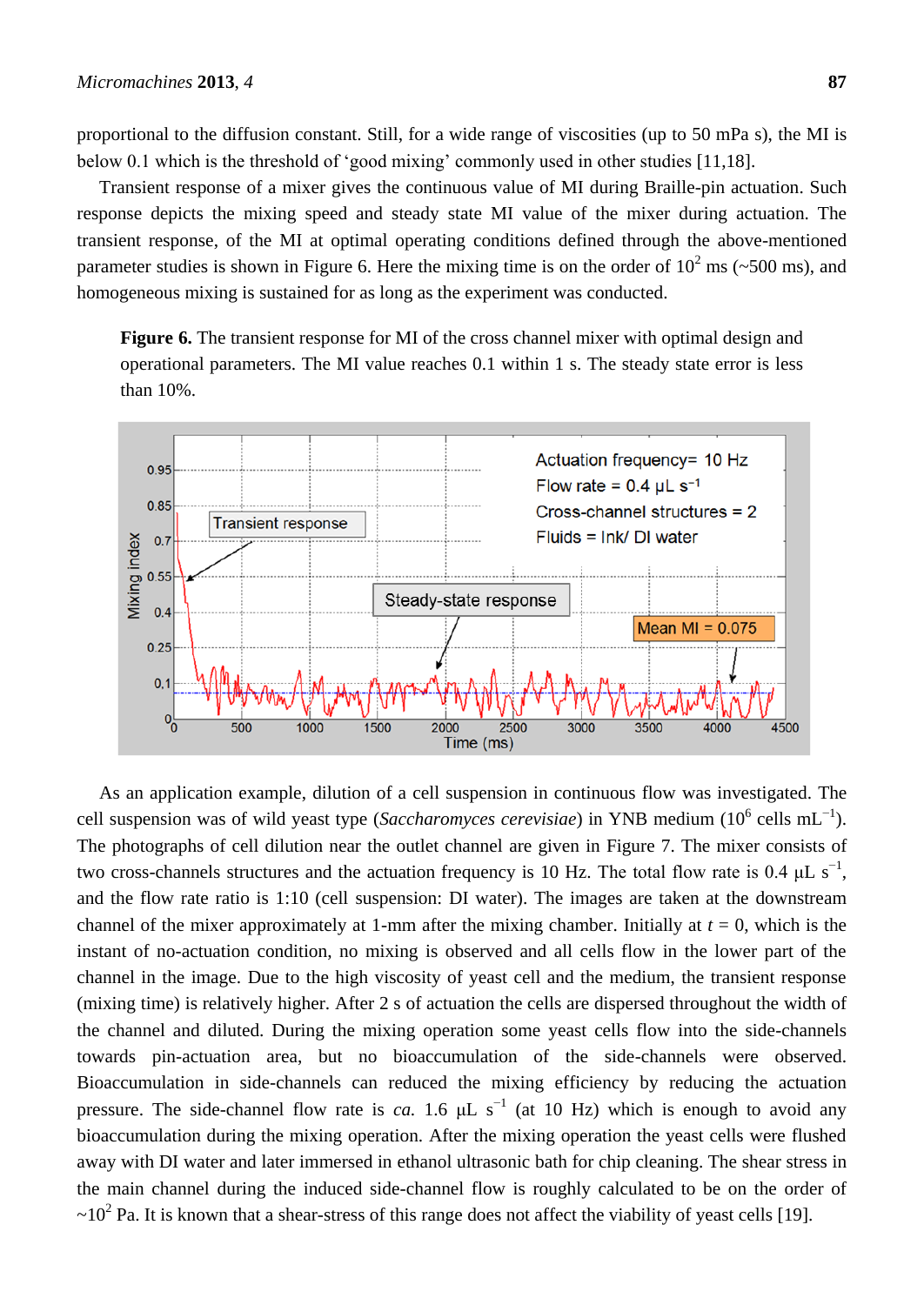**Figure 7.** Continuous dilution of yeast cells in the Braille pin actuated micromixer after onset of Braille pin actuation. Snapshots (**a**), (**b**) and (**c**) at the downstream of the first cross-channel 0, 1, and 2 s after the onset of Braille actuation. Original flow rate ratio of yeast sample and DI water is 1:10 (total flow rate =  $0.4 \mu L s^{-1}$ ).



# **4. Conclusions**

We demonstrated a novel microfluidic unit operation for mixing enhancement by membrane actuation using a mechanical Braille pin actuator array. It is shown that rapid mixing of cell/particle flow can be achieved for volume flows in the range up to 2  $\mu$ L s<sup>-1</sup> using a cost-effective configuration with easily replaceable PDMS microfluidic chips. Chaotic advection in the main channel is demonstrated by the generation of periodic stretching and folding. For continuously flowing fluids, a MI of 0.1 was achieved by a residence time of half a second using two cross-channels structures in the mixer. Several influencing parameters of the mixing setup have been studied. It is found that parameters like flow rate ratio and fluid viscosity have little to no significant effect on mixing for a wide range, whereas actuation frequency and volume flow has significant effect on mixing efficiency. The successful demonstration of cell sample dilution proved the feasibility of Braille display actuated PDMS micromixers. In future, such micromixers may serve as a microfluidic component in bio-analytical devices or as microfluidic unit operation in Braille pin actuated microfluidic platforms.

#### **Acknowledgments**

The work has received funding from the European Community's Seventh Framework Programme (FP7) as task of the project NANOBE, grant agreement N 227243 (nano and microtechnology based analytical devices for online measurements of bioprocesses). The authors would like to thank the colleagues Taimur Aftab, Henning Meier, and Günter Roth for their help during this work, and Biofluidix GmbH for providing on-demand Braille interface software and hardware.

#### **References**

1 Nguyen, N.-T. *Micromixers, Fundamental, Design and Fabriaction*, 2nd ed.; Elsevier: Waltham, MA, USA, 2012.